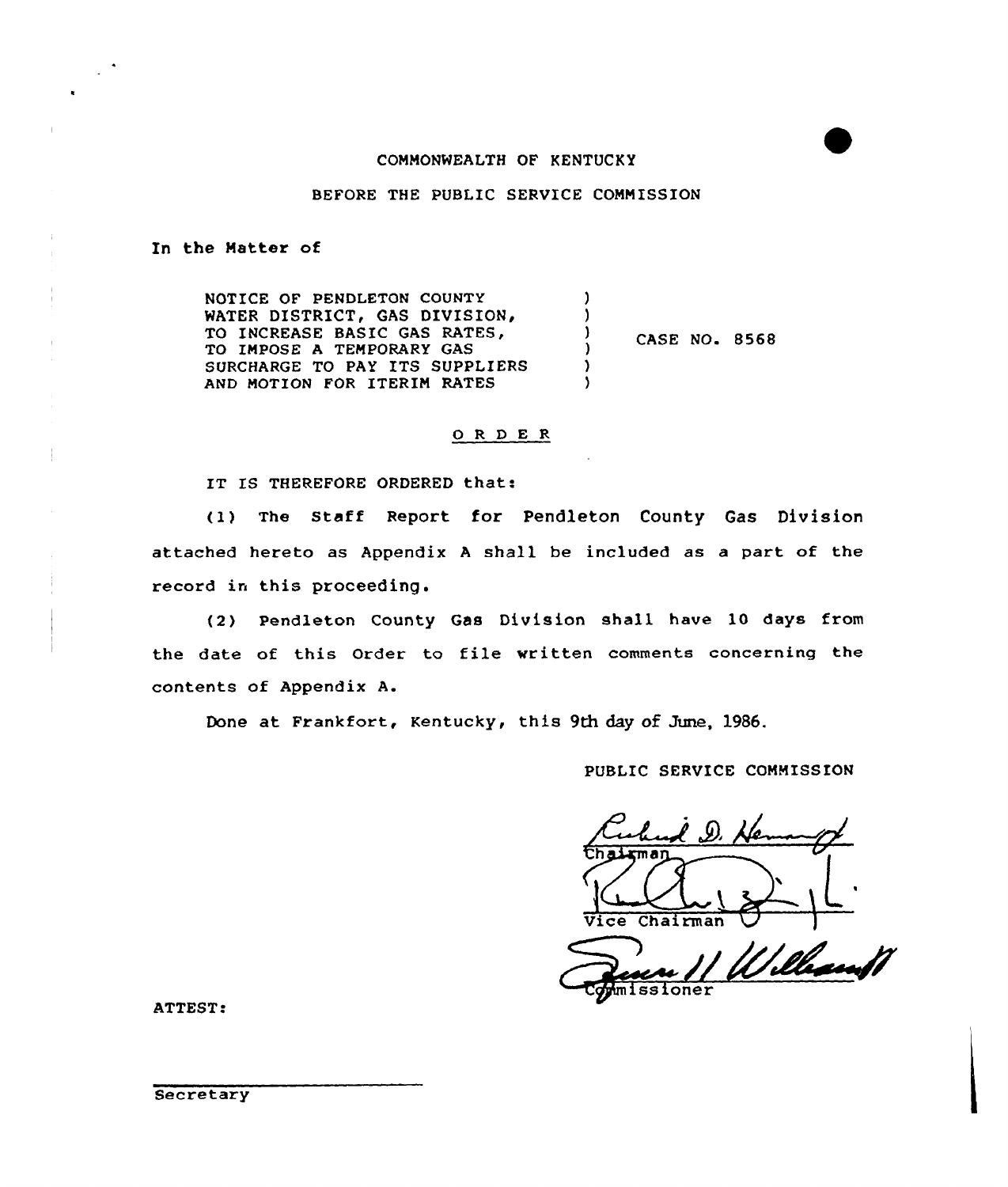APPENDIX h

 $\frac{1}{2} \sum_{i=1}^{n} \frac{1}{i} \sum_{j=1}^{n} \frac{1}{j} \sum_{j=1}^{n} \frac{1}{j} \sum_{j=1}^{n} \frac{1}{j} \sum_{j=1}^{n} \frac{1}{j} \sum_{j=1}^{n} \frac{1}{j} \sum_{j=1}^{n} \frac{1}{j} \sum_{j=1}^{n} \frac{1}{j} \sum_{j=1}^{n} \frac{1}{j} \sum_{j=1}^{n} \frac{1}{j} \sum_{j=1}^{n} \frac{1}{j} \sum_{j=1}^{n} \frac{1}{j} \sum_{j=1}^{n$ 

 $\ddot{\phantom{0}}$ 

STAFF REPORT

ON

PENDLETON COUNTY GAS DIVISION

Prepared By:

Kenneth D. Ramey Public Utility Rate Analyst, Chief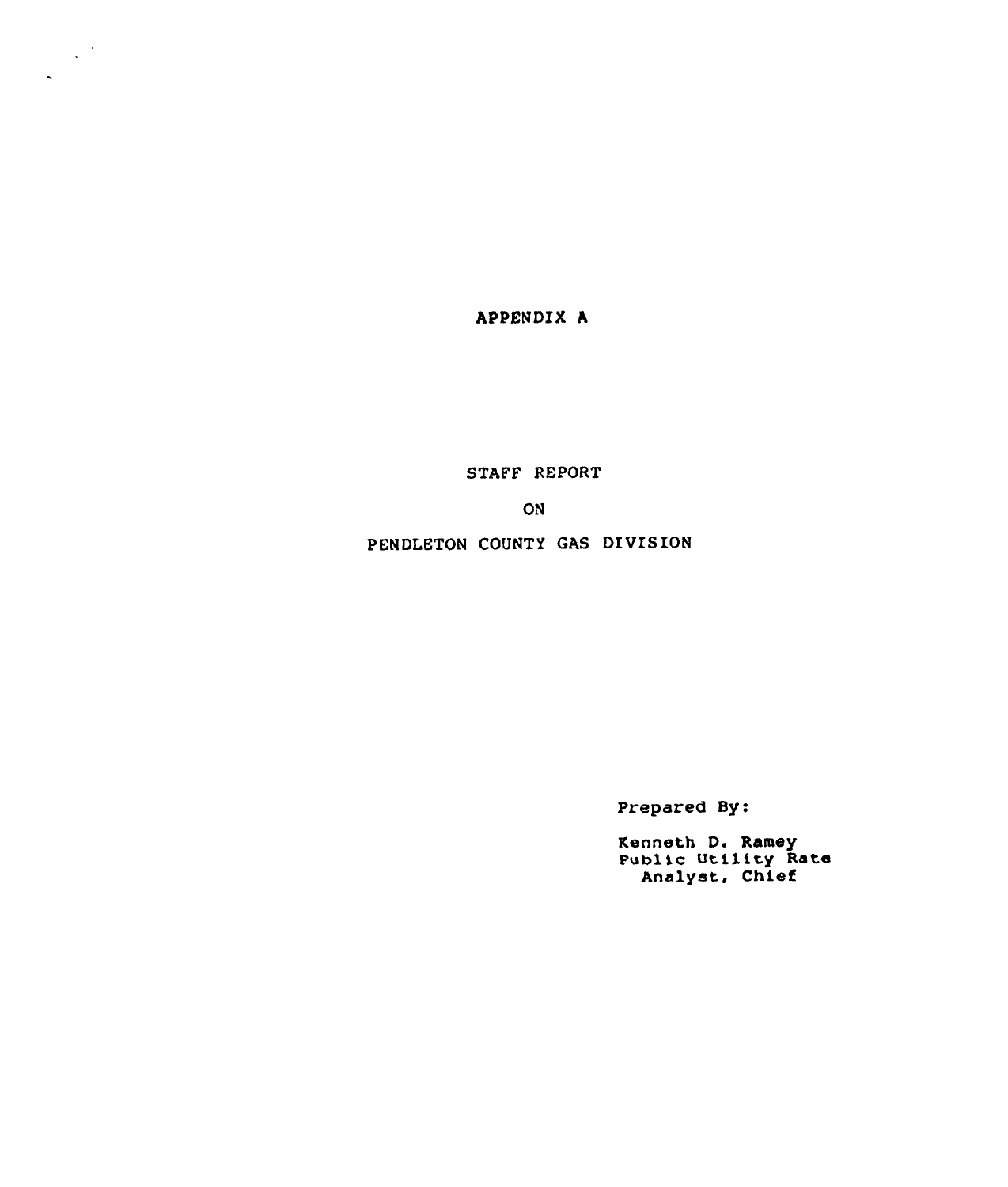#### PENDLETON COUNTY GAS DIVISION

#### CASE NO. 8568

### INTERIN SURCHARGE TINE PERIOD AND AMOUNTS OF MCFS SOLD

In Pendleton County Gas Division's Case No. 8568, the Commission issued an Interim Order on November 24, 1982, which included a surcharge of \$.6395 per Mcf in the rates and charges. On June 10, 1983, the Commission issued an Order in Case No. 8568 establishing a permanent surcharge of  $$1.01$  per Mcf. In the ongoing proceedings of this case, it has not been established what amount of gas was sold during the time the \$ .6395 per Mcf surcharge was in effect. Therefore, the Commission has decided that a review of Pendleton's records should be made to determine the amount of gas sold during this time period.

<sup>A</sup> meeting to examine the records was arranged with Nr. Harry Asher, Nanager of Pendleton, for Nay 20, 1986. At that time, the computer printouts of individual billings and a billing analysis prepared on a monthly basis by Pendleton were reviewed to make the determination. The examination of the computer printout of individual billrngs revealed that the \$ .6395 per Ncf surcharge was put into effect in December 1982 and was charged to the customers every month through June 1982.

To verify the reasonableness of the methodologies, both were compared to the sales as reported in Pendleton's 1983 and 1984 annual reports. The comparison revealed a variance factor of .06 of 1% in Pendleton's billing analysis and a variance